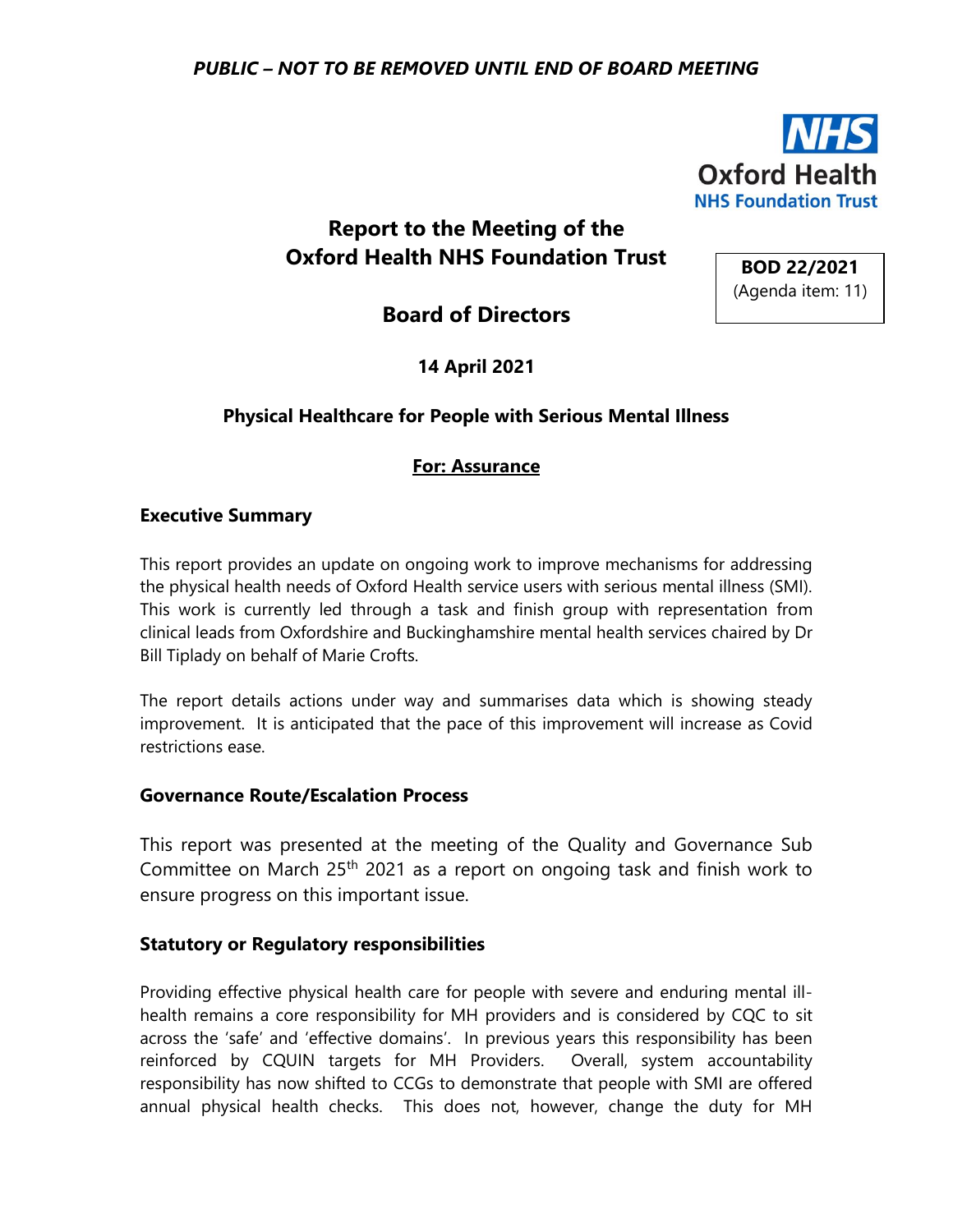Providers to ensure that physical health checks are completed as part of an integrated package of care of people with SMI.

#### **Recommendation**

The recommendation of this report is that work continues as planned with the aim of continuing to track improvement; ensuring that other obstacles to improvement are addressed; and ensuring that relevant infrastructure (reporting, equipment, strategy) are in place to support sustained improvement in clinical care.

The Board is asked to confirm that it is assured with progress and current actions.

## **Author and Title: Dr Bill Tiplady, Associate Director Psychological Services**

## **Lead Executive Director: Marie Crofts, Chief Nurse**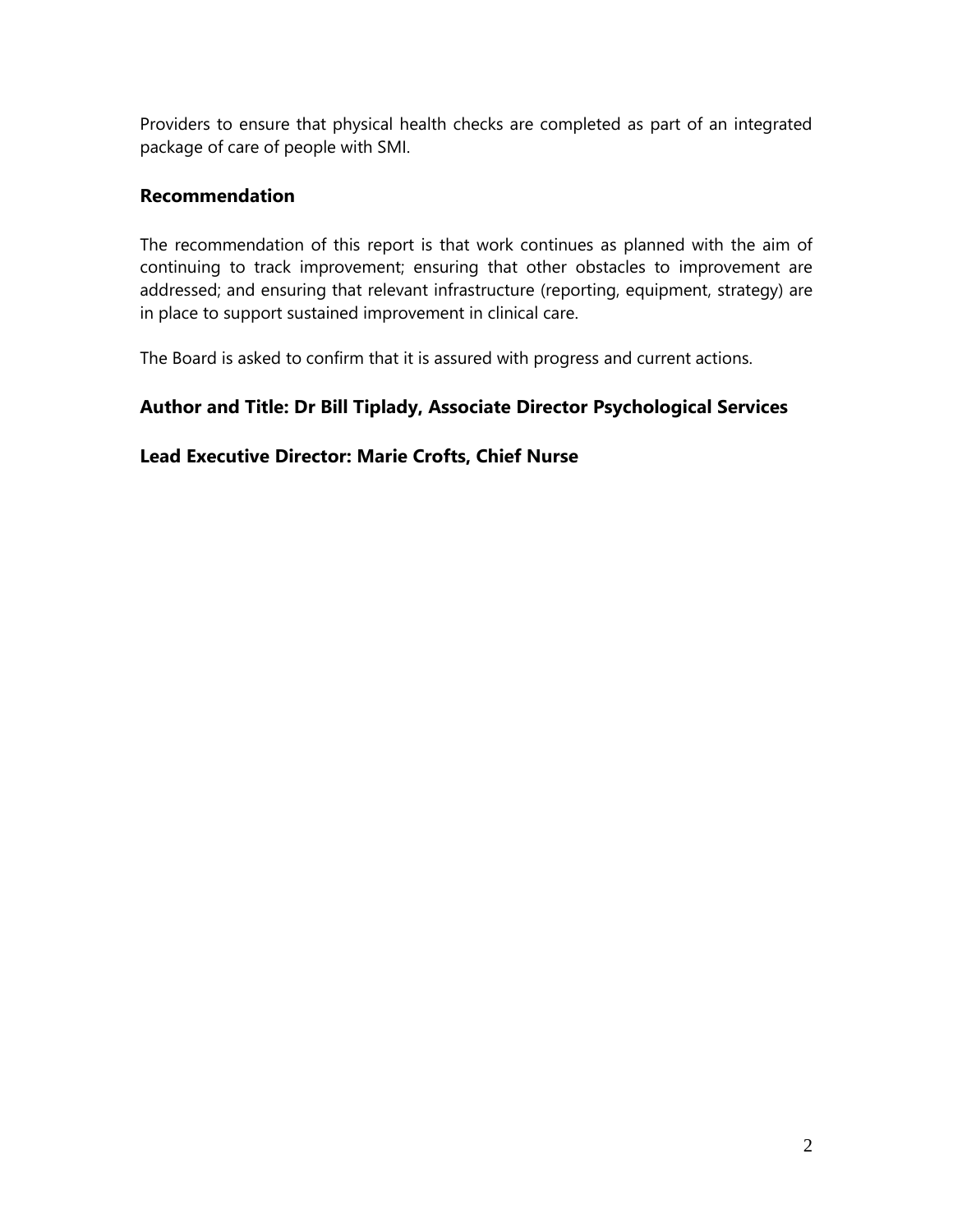#### *PUBLIC – NOT TO BE REMOVED UNTIL END OF BOARD MEETING*

**Summary of relevant data (updated to include March 2021 since presentation at Quality and Clinical Governance Sub-Committee:**

| Physical health review figures based on newly agreed rules from Oct20                                    |                            |     |                                                     |     |     |     |     |              |  |
|----------------------------------------------------------------------------------------------------------|----------------------------|-----|-----------------------------------------------------|-----|-----|-----|-----|--------------|--|
| Based on Patients open during reporting month who are in clusters 10, 11, 12, 13, 16, 17 - and have been |                            |     |                                                     |     |     |     |     |              |  |
|                                                                                                          | open for 12 months or more |     |                                                     |     |     |     |     |              |  |
|                                                                                                          |                            |     | Oct-20   Nov-20   Dec-20   Jan-21   Feb-21   Mar-21 |     |     |     |     | <b>Trend</b> |  |
| % with complete PH assessment in last 12<br>months (all 8 elements)                                      | <b>Bucks</b>               |     |                                                     |     |     |     |     |              |  |
|                                                                                                          | <b>CMHTs</b>               | 42% | 43%                                                 | 50% | 45% | 50% | 54% |              |  |
|                                                                                                          | <b>Bucks EIS</b>           | 25% | 24%                                                 | 30% |     | 32% | 33% |              |  |
|                                                                                                          | Oxon                       |     |                                                     |     |     |     |     |              |  |
|                                                                                                          | <b>CMHTs</b>               | 12% | 13%                                                 | 19% | 22% | 24% | 29% |              |  |
|                                                                                                          | <b>Oxon EIS</b>            | 38% | 37%                                                 | 39% |     | 44% | 45% |              |  |
| % with PH assessment in last 12 months<br>(regardless of no. of elements)                                | <b>Bucks</b>               | 61% | 59%                                                 | 65% | 62% | 69% | 74% |              |  |
|                                                                                                          | <b>Bucks EIS</b>           | 46% | 48%                                                 | 51% |     | 61% | 67% |              |  |
|                                                                                                          | Oxon                       |     |                                                     |     |     |     |     |              |  |
|                                                                                                          | <b>CMHTs</b>               | 48% | 49%                                                 | 55% | 58% | 63% | 68% |              |  |
|                                                                                                          | Oxon EIS                   | 67% | 64%                                                 | 65% |     | 72% | 74% |              |  |

- The 'all 8 elements' data is critical the % with assessment is a process measure but only consistent achievement of all 8 elements (and providing associated interventions) constitutes evidence based practice
- The above data shows a clear trend of improvement over the period October 20 February 2021
- Newly agreed rules for Oxon have given consistency of reporting across Oxon and Bucks
- Data above continues to be gathered through legacy system the trust has as yet no dashboard view, no way of consistently reporting interventions delivered, and no way of clearly separating out inpatient performance.